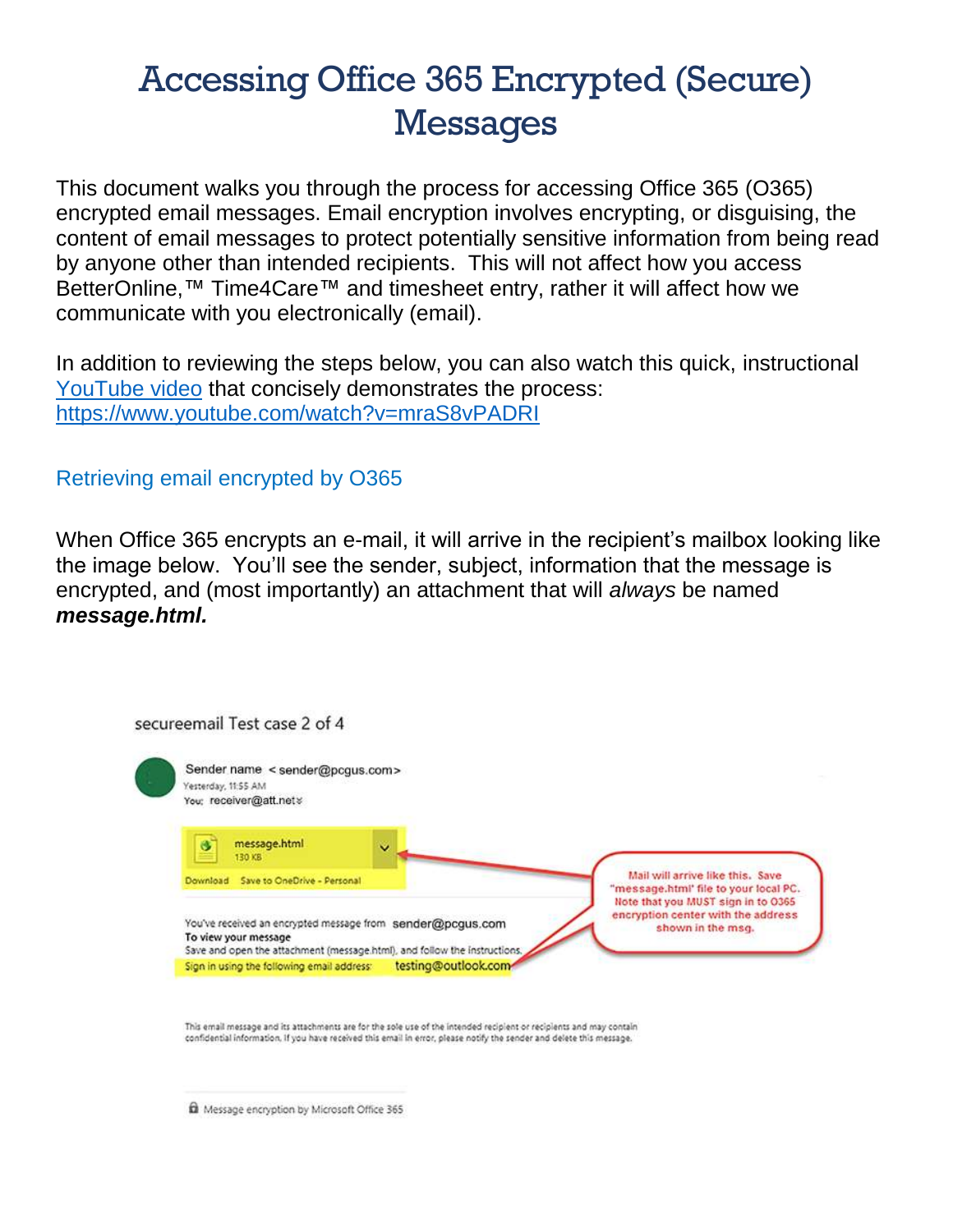To access the encrypted message, **the first step the recipient must take is to save the attachment to their computer and open it in a browser.**

> 1. Download the *message.html* attachment by saving it to your computer Once downloaded, double-click the *message.html* file, which will open the attachment in an internet browser.

## Accessing the encrypted message

Opening the *message.html* attachment will open a browser with two options for accessing the message: you can either sign-on to the O365 Encryption Portal with a Microsoft account matching your email address, or use a one-time passcode.



## Option 1: Using the sign in option

No matter where your e-mail resides, you *must have or create a Microsoft account whose user name matches the email address where the encrypted mail was sent* to use this option.

Follow the steps below to sign in to an existing Microsoft account:

- 1. Click on the 'Sign in' option, and you will be taken to: <https://outlook.live.com/owa/>
- 2. Click the 'Sign n' button, and you'll be taken to the login page.
- 3. Enter your email address, then click 'Next.'
- 4. Enter your password, and the encrypted message should open.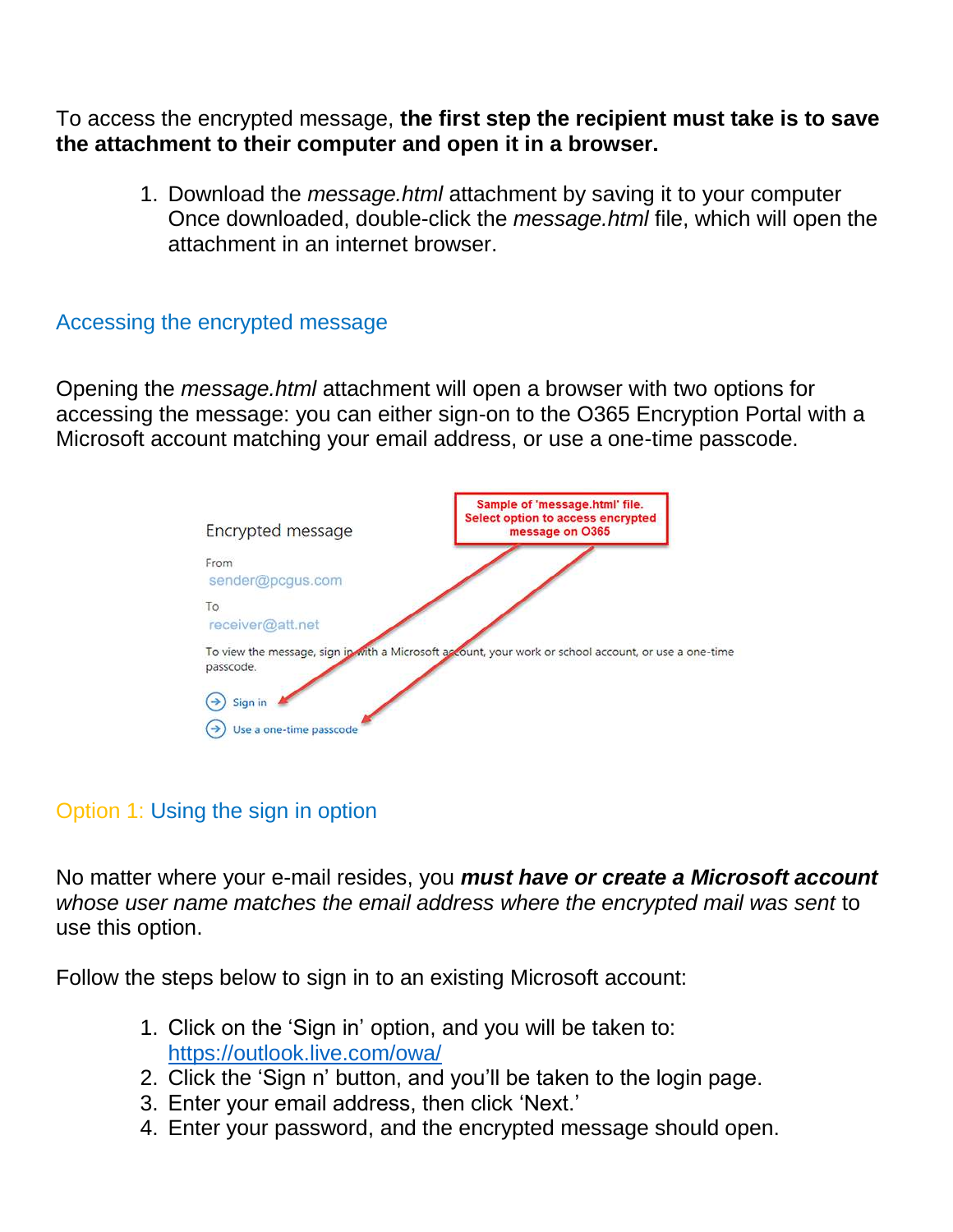

| $1$ $\approx$ $\approx$ $\sqrt{9}$ $\approx$ $\approx$ $\sqrt{9}$<br>Sign in<br><b>UserID/Email must</b><br>match the address |
|-------------------------------------------------------------------------------------------------------------------------------|
| Use your Microsoft account.<br>that mail was sent to<br>What's this?                                                          |
| Email, phone, or Skype                                                                                                        |
| <b>Next</b>                                                                                                                   |
| No account? Create one!                                                                                                       |
| <b>Terms of Use</b><br><b>Privacy &amp; Cookies</b><br>Microsoft<br>$\Box$ $\triangle$ $\Box$<br>G<br>خا                      |
| Enter password                                                                                                                |
| Enter the password for testing@outlook.com                                                                                    |
| Password                                                                                                                      |

Keep me signed in

Sign in

Forgot my password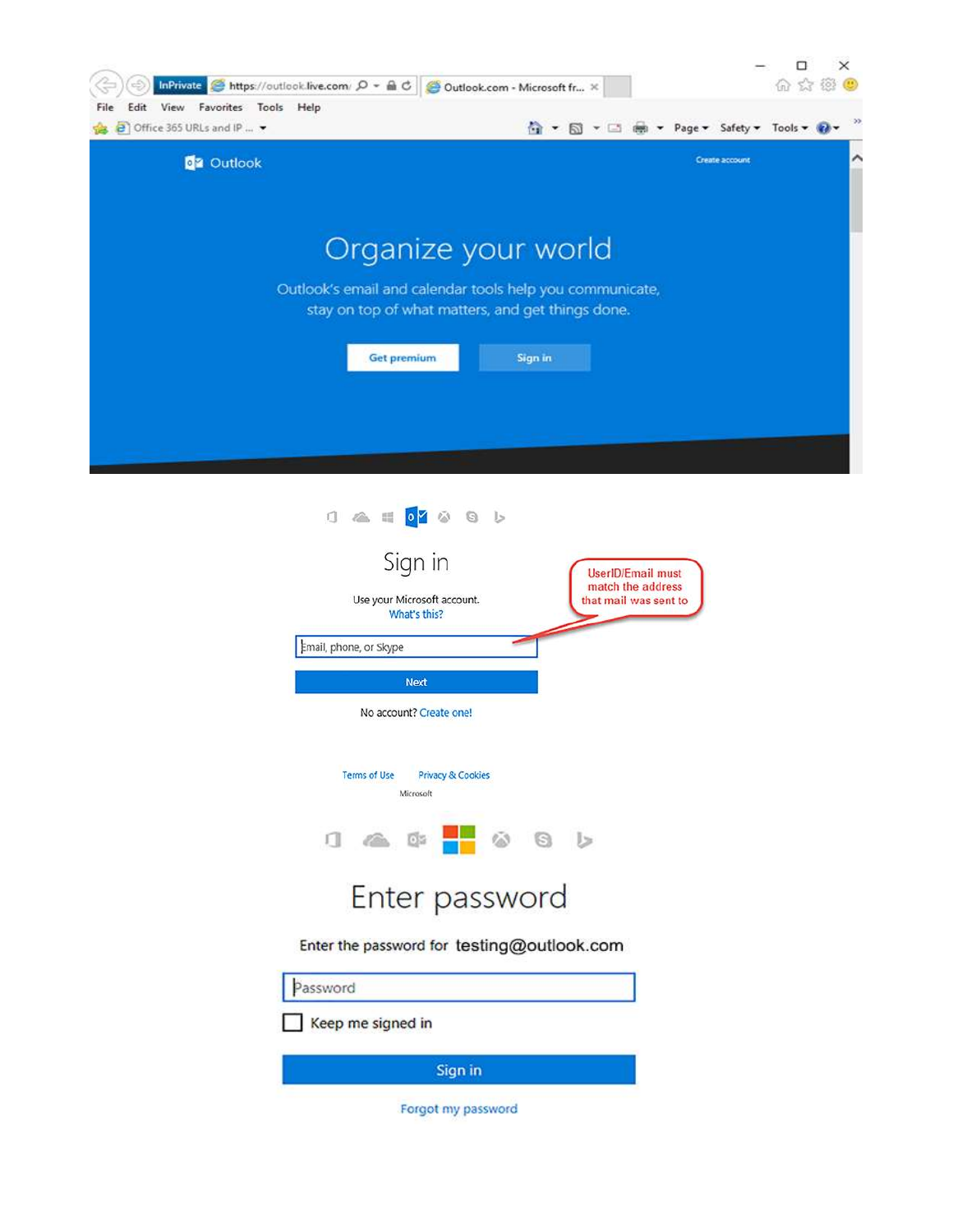| <b>Encrypted Message</b>                                                                                           |                                                                                                                               |
|--------------------------------------------------------------------------------------------------------------------|-------------------------------------------------------------------------------------------------------------------------------|
| D Test Case 3                                                                                                      |                                                                                                                               |
| sender <sender@pcgus.com><br/>Yesterday, 2:27 PM<br/>testing@outlook.com; receiver@att.net &gt;</sender@pcgus.com> |                                                                                                                               |
| Credit Report.pdf<br>38 KB                                                                                         |                                                                                                                               |
| Let me know what you think                                                                                         | Sensitive test data was detected in<br>the attachment, triggering<br>encryption process.<br>PCG Encryption footer also added. |
|                                                                                                                    |                                                                                                                               |
|                                                                                                                    | Sensitive Personal Data was detected in this message and it has been encrypted by PCG e-mail systems.                         |

Option 2: Using the one-time passcode option

You can also request and use a one-time passcode to gain access to your encrypted message.

To do this:

- 1. Click on the 'Use a one-time passcode' option, and a single-use code will be sent to your mailbox.
- 2. Once it arrives, open the e-mail and copy/paste the code into the field in your web browser shown below. a. If you are using a private computer and plan to access the message or other encrypted messages on the same day, you can check the box to remain signed in for 12 hours.
- 3. Click 'Continue' to go to your message.